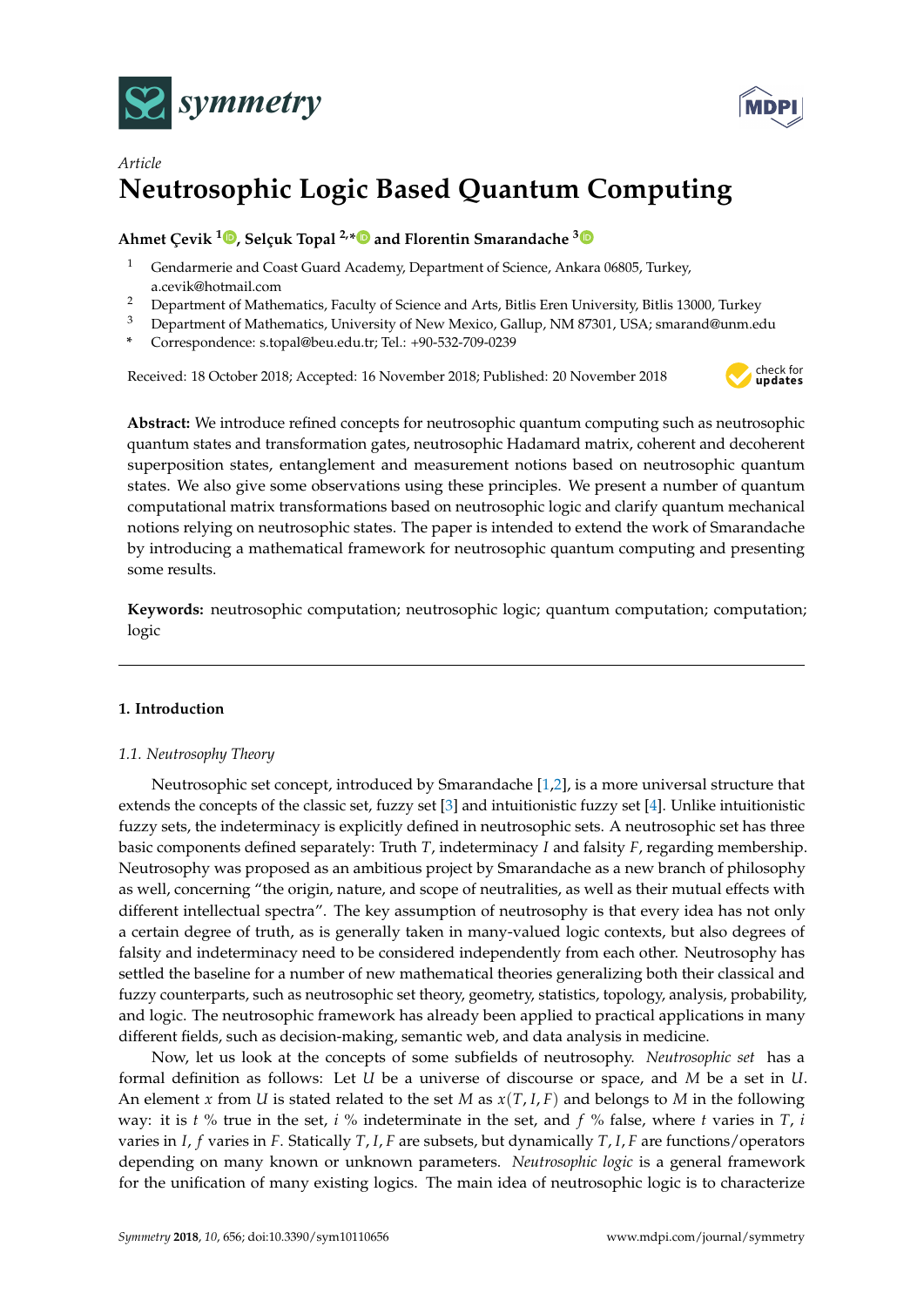each logical statement in a 3-dimensional neutrosophic space, where each dimension of the space represents respectively the truth  $(T)$ , the falsehood  $(F)$ , and the indeterminacy  $(I)$  of the statement under consideration, where *T*, *I*, *F* are standard or non-standard real subsets of [0 <sup>−</sup>, 1+]. For instance, a statement can be between [0.21, 0.55] true, 0.23 or between (0.35, 0.45) indeterminate, and either 0.32 or 0.75 false. *Neutrosophic statistics* is the analysis of events characterized by the neutrosophic probability. The function that models the neutrosophic probability of a random variable *x* is called *neutrosophic distribution:*  $NP(x) = (T(x), I(x), F(x))$ , where  $T(x)$  represents the probability that value *x* occurs,  $F(x)$  represents the probability that value *x* does not occur, and  $I(x)$  represents the indeterminate/unknown probability of value *x*. *Neutrosophic probability* is an extension of the classical probability and imprecise probability where a case, event or fact *A* occurs is *t* % true—where *t* varies in the subset *T*, *i* % indeterminate—where *i* varies in the subset *I*, and *f* % false—where *f* varies in the subset F. In classical probability  $n_s u p \leq 1$ , while in neutrosophic probability  $n_s u p \leq 3^+$ . In imprecise probability, the probability of an event is a subset *T* in  $[0,1]$ , not a number *p* in  $[0,1]$ , the rest was supposed to be the opposite, subset  $F$  (also from the unit interval  $[0,1]$ ); there is no indeterminate subset *I* in imprecise probability.

#### *1.2. Quantum Mechanics and Computing*

Quantum mechanics was started with Planck [\[5\]](#page-9-4) and interpreted as real life problem by Einstein [\[6\]](#page-9-5). The mechanics was developed by Bohr, Heisenberg, Broglie, Schrödinger, Born, Dirac, Hilbert, Sommerfeld, Dyson, Wien, Pauli, Von Neumann and others [\[7–](#page-9-6)[12\]](#page-10-0) in the first 30 years of the 20th century. Computers are mechanisms that support transaction information by executing algorithms. An algorithm is a well-defined process to perform an information processing task. The task can always be translated into a realization. When creating complicated algorithms for a variety of tasks, working with some improved computational models is very useful, probably very important. However, when examining the actual limitations of a computation mechanism, it is key to remember the connection between computation and realization. Quantum computation explores how efficiently nature allows us to compute. The standard computational model is based on classical mechanics; the mechanics of the Turing machine relies on classical mechanics. Quantum information processing changes not only the physical paradigm used for computing and communication but also the concepts of knowledge and computation. Quantum computation is not synonymous with quantum effects to make calculations. Actual computing mechanisms of the quantum are based on a larger physical reality than is represented by the idealized computational model. Quantum information processing is the result of the use of the physical reality that quantum theory states to perform tasks that were previously thought to be infeasible or impossible. The mechanisms that perform quantum information processing are known as quantum computers. In the last few decades of the twentieth century, researchers tried to follow two of the most influential and revolutionary theories: information science and quantum mechanics. Their success provided an unfamiliar computation and information range of vision. This new insight has significantly changed how the relationship between quantum information theory, computation, knowledge, and physics is considered and has given rise to new applications and epoch-making algorithms. The theory of information, which contains the foundations of computer science and communication, made possible to address the important issues in computer science and communication. The Turing machine is a classical model that behaves entirely according to classical mechanical principles. Quantum mechanics has become an increasingly significant line in the progress of developing more efficient computing mechanisms. Until recently, the effect of quantum mechanics had been limited to low-level applications and it had no effect on how computation or communication was carried or worked. At the beginning of the 1980s, a number of scientists found that quantum mechanics had eye-opening effects that could be used in information processing. Richard Feynman [\[13\]](#page-10-1), Yuri Manin [\[14\]](#page-10-2), and other influential scientists realized that some quantum mechanical phenomena could not be efficiently simulated by a standard Turing machine. This observation has led to speculation that perhaps these quantum phenomena could be used to make computations more efficient in general.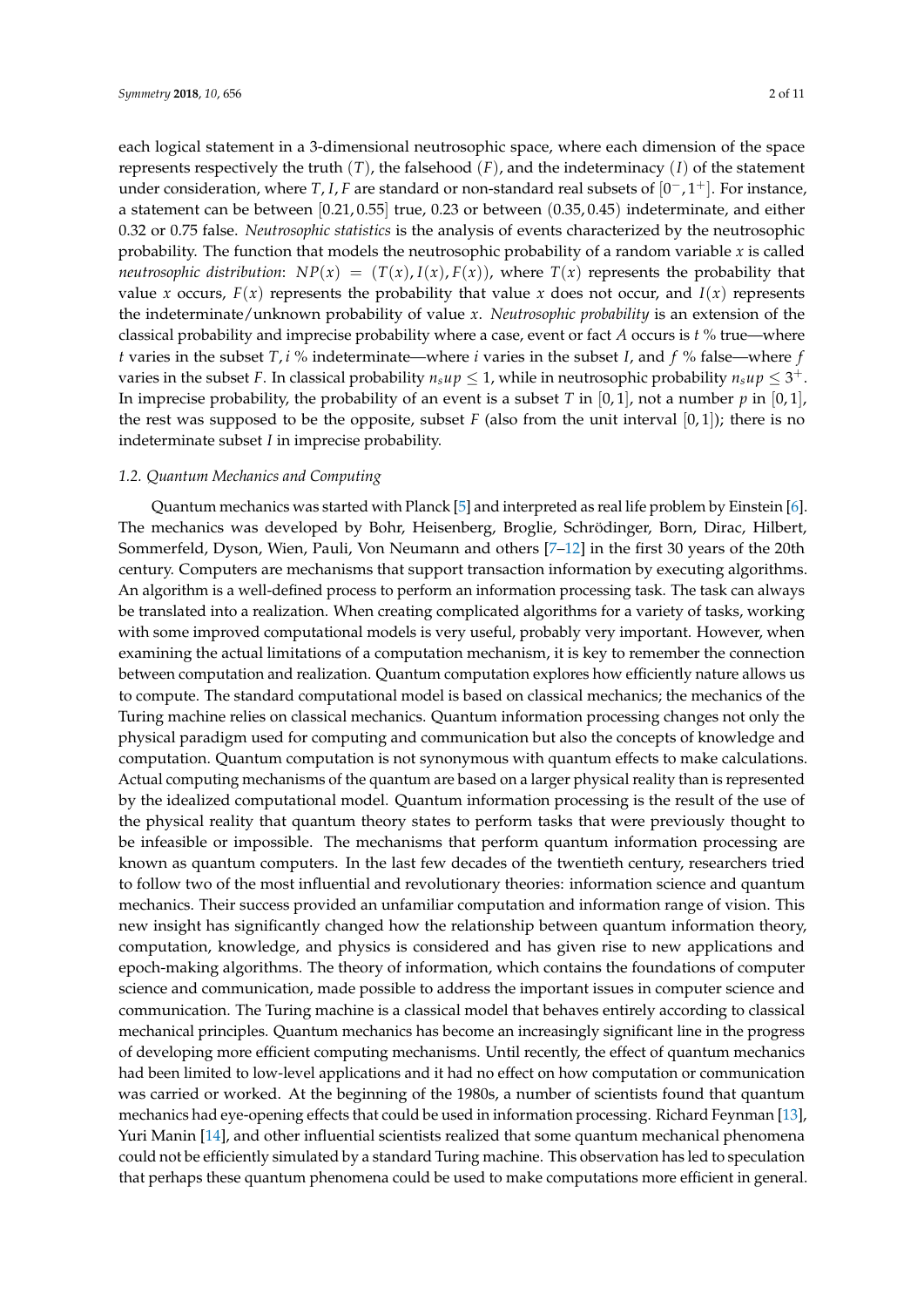Such programme required re-thinking the underlying theoretical model of informatics and completely removed it from the classical circle. Quantum computing, a field that includes quantum information, quantum algorithms, quantum cryptography, quantum communication, and quantum games, explores the effects of using quantum mechanical phenomena for information modeling and processing instead of using the rules of classical mechanics in computations.

In the following sections, we will introduce a mathematical framework of the unification of neutrosophic theory and quantum theory, in a fully computational approach. In this context, we will reveal how one can have a computational approach to the solution of mathematical and algorithmic problems of a model that can be encountered in both the neutrosophic and quantum universes. In this sense, this paper presents a more computational approach to the neutrosophic quantum concept, i.e., neutrosophic quantum computation, whose groundwork was laid by the work of Smarandache [\[15\]](#page-10-3).

### **2. Neutrosophic Quantum Computing**

In this part, we define some fundamental notions of neutrosophic quantum computing. Some concepts will involve new interpretations and others will be straightforward generalizations. As also mentioned in Smarandache [\[15\]](#page-10-3), we should note in the beginning of our paper that the reversibility condition of quantum computing has some challenging issues in the neutrosophic counterpart of this ambitious field. It is mainly due to the fact that neutrosophic states involve indeterminacy, so the inverse function of such states might not always be definable, hence the domain may not be uniquely recovered from the image. We propose an interesting open problem regarding a special case of this issue at the end of the paper.

We assume some basic familiarity with linear algebra and complex numbers including their basic properties like the norm of a complex vector, complex conjugation, complex number multiplication, etc. The reader may refer to Yanofsky and Mannucci's [\[16\]](#page-10-4) or Nielsen and Chuang's [\[17\]](#page-10-5) book for a detailed account on quantum computing and quantum information.

**Definition 1.** *A neutrosophic quantum bit (neutrobit) is a three-dimensional complex vector*

$$
|\psi\rangle = \begin{bmatrix} \alpha \\ \beta \\ \gamma \end{bmatrix} = \alpha|0\rangle + \beta|1\rangle + \gamma|1\rangle
$$

such that α, β,  $\gamma \in \mathbb{C}$  are called coefficients (or amplitudes) and  $|\alpha|^2+|\beta|^2+|\gamma|^2=1$ , where we define the *basis vectors*  $|0\rangle$ ,  $|1\rangle$ ,  $|1\rangle$  *in the canonical basis as* 

| $ 0\rangle$<br>$=$ | $ 0\rangle$ | $ 1\rangle$<br>$\equiv$ | 1 | $ I\rangle =$ | 0              | $\ddot{\phantom{0}}$ |
|--------------------|-------------|-------------------------|---|---------------|----------------|----------------------|
|                    |             |                         |   |               | $\overline{1}$ |                      |

In comparison to classical quantum computation, the reader may have noticed a new basis vector  $|I\rangle$  introduced above. We call this vector the *indeterminacy basis*.

A *coherent neutrosophic quantum state*  $|\psi\rangle$  is a linear combination (superposition) of the basis vectors  $|0\rangle$ ,  $|1\rangle$  and  $|1\rangle$  which is in the form

$$
|\psi\rangle = \alpha|0\rangle + \beta|1\rangle + \gamma|1\rangle
$$

such that  $\alpha$ ,  $\beta$ ,  $\gamma \in \mathbb{C}$  and that  $|\alpha|^2 + |\beta|^2 + |\gamma|^2 = 1$ .

Thus, a coherent neutrosophic quantum state is three-dimensional complex vector, which is of unit length.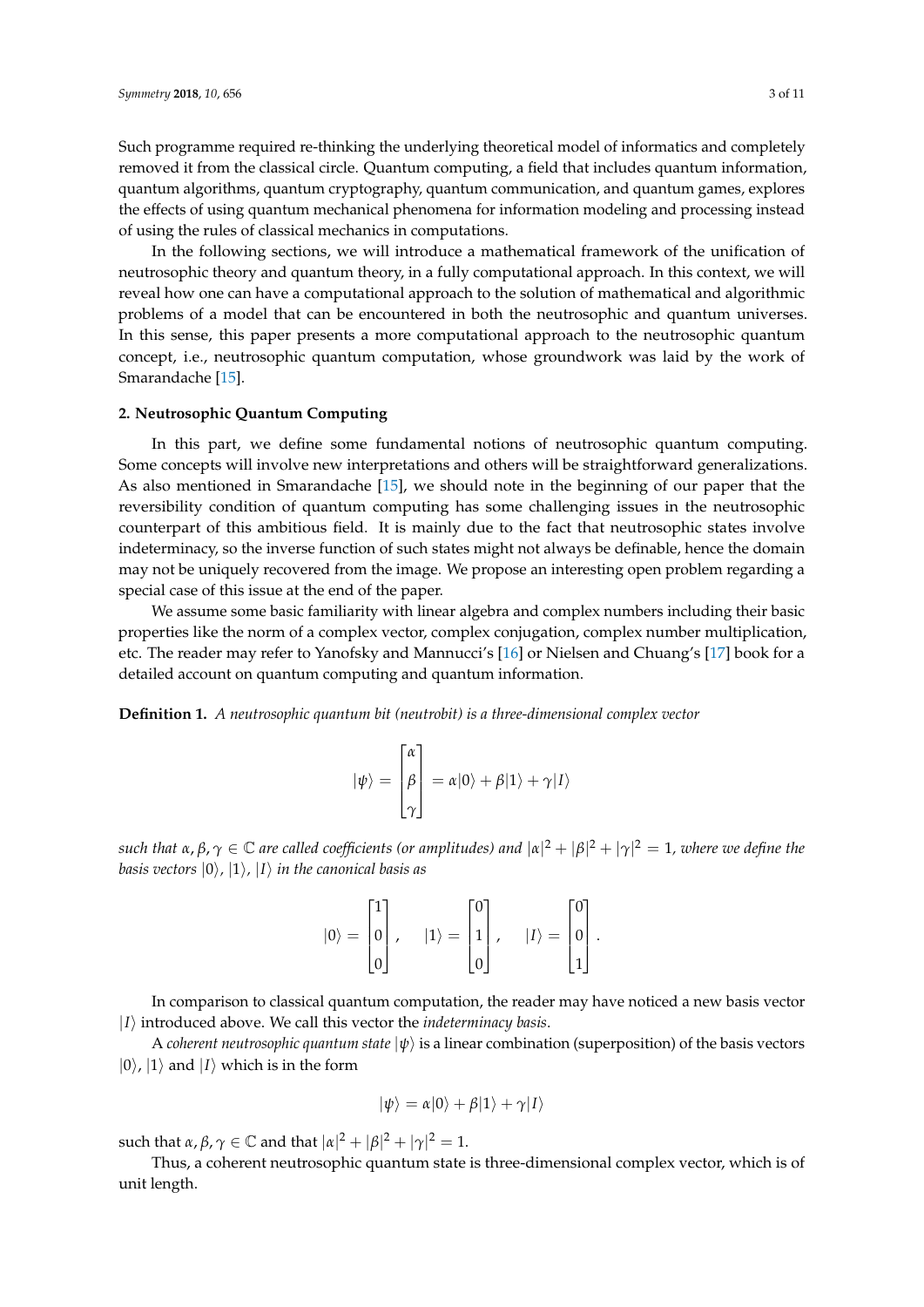*Symmetry* **2018**, *10*, 656 4 of 11

Quantum systems evolve via special kind of matrix transformations. We define *neutrosophic Pauli gates* as given below:

$$
X = \begin{bmatrix} 0 & 1 & 0 \\ 1 & 0 & 0 \\ 0 & 0 & 1 \end{bmatrix}, \quad Y = \begin{bmatrix} 1 & 0 & 0 \\ 0 & i & 0 \\ 0 & 0 & 1 \end{bmatrix}, \quad Z = \begin{bmatrix} 1 & 0 & 0 \\ 0 & -1 & 0 \\ 0 & 0 & -1 \end{bmatrix}, \quad W = \begin{bmatrix} \frac{1}{\sqrt{2}} & 0 & 0 \\ 0 & \frac{1}{\sqrt{2}} & 0 \\ \frac{1}{\sqrt{2}} & \frac{1}{\sqrt{2}} & 1 \end{bmatrix}
$$

The matrix *X* is actually the *NOT* gate which the reader might be familiar from classical quantum computation. That is, if  $k \in \{0, 1\}$ , then  $X|k\rangle = |1 - k\rangle$ . Notice that  $X|I\rangle = |I\rangle$ . Thus, we define the negation of the indeterminacy basis as itself. The next two gates are *Y*-rotation and *Z*-rotation (phase change). The new gate here is the *W*-transformation which can be simply thought of as a rotation around the  $|I\rangle$  basis with an equal coefficient distribution of the bases between  $|I\rangle$  and the basis on which the rotation is applied. The intuition behind these rotation gates will be understood better once we give the unit ball representation of neutrobits later on.

An important quantum gate in classical quantum computing is the *Hadamard transform*, which is defined as the matrix

$$
H = \frac{1}{\sqrt{2}} \begin{bmatrix} 1 & 1 \\ 1 & -1 \end{bmatrix} = \begin{bmatrix} \frac{1}{\sqrt{2}} & \frac{1}{\sqrt{2}} \\ \frac{1}{\sqrt{2}} & -\frac{1}{\sqrt{2}} \end{bmatrix}.
$$

Standard Hadamard transform is defined on a single qubit since it is a  $2 \times 2$  matrix. Hadamard matrix used in classical quantum computing is a unitary matrix. Thus, it is reversible, and is actually its own inverse. To introduce the neutrosophic counterpart of this transformation, we first need to define the notion of indeterminate (decoherent) superpositions to make sense of the use of the Hadamard transform in neutrosophic quantum computing. The terms *coherent* and *decoherent* superpositions of neutrobits were first introduced by Smarandache [\[15\]](#page-10-3) for denoting quantum states with some indeterminacy. We modify these notions to make the Hadamard transform work on neutrobits.

**Definition 2.** *The reserved three-dimensional vector*

$$
|0_I\rangle = \begin{bmatrix} 1 \\ 0 \\ 0 \end{bmatrix}_I
$$

*is called the decoherent state of the*  $|0\rangle$  *basis vector. We define*  $|1\rangle$  *similarly. That is,* 

$$
|1_I\rangle=\begin{bmatrix}0\\1\\0\end{bmatrix}_I
$$

*is defined to be the decoherent state of*  $|1\rangle$ *. Any linear combination that includes either of these vectors is called a decoherent superposition.*

The motivation behind this definition is to mix the *coherent* (stable) basis state  $|0\rangle$  with the intrinsic property of neutrosophic logic, which is indeterminacy. A quantum system may still have a degree of indeterminancy even if the system appears to be in a pure basis state. A scalar *α* for any of these decoherent vectors is denoted by *α<sup>I</sup>* . Thus, when we write *α<sup>I</sup>* , for some number *α*, the reader should understand that we are refering to the coefficient of a decoherent state. For example, the vector

.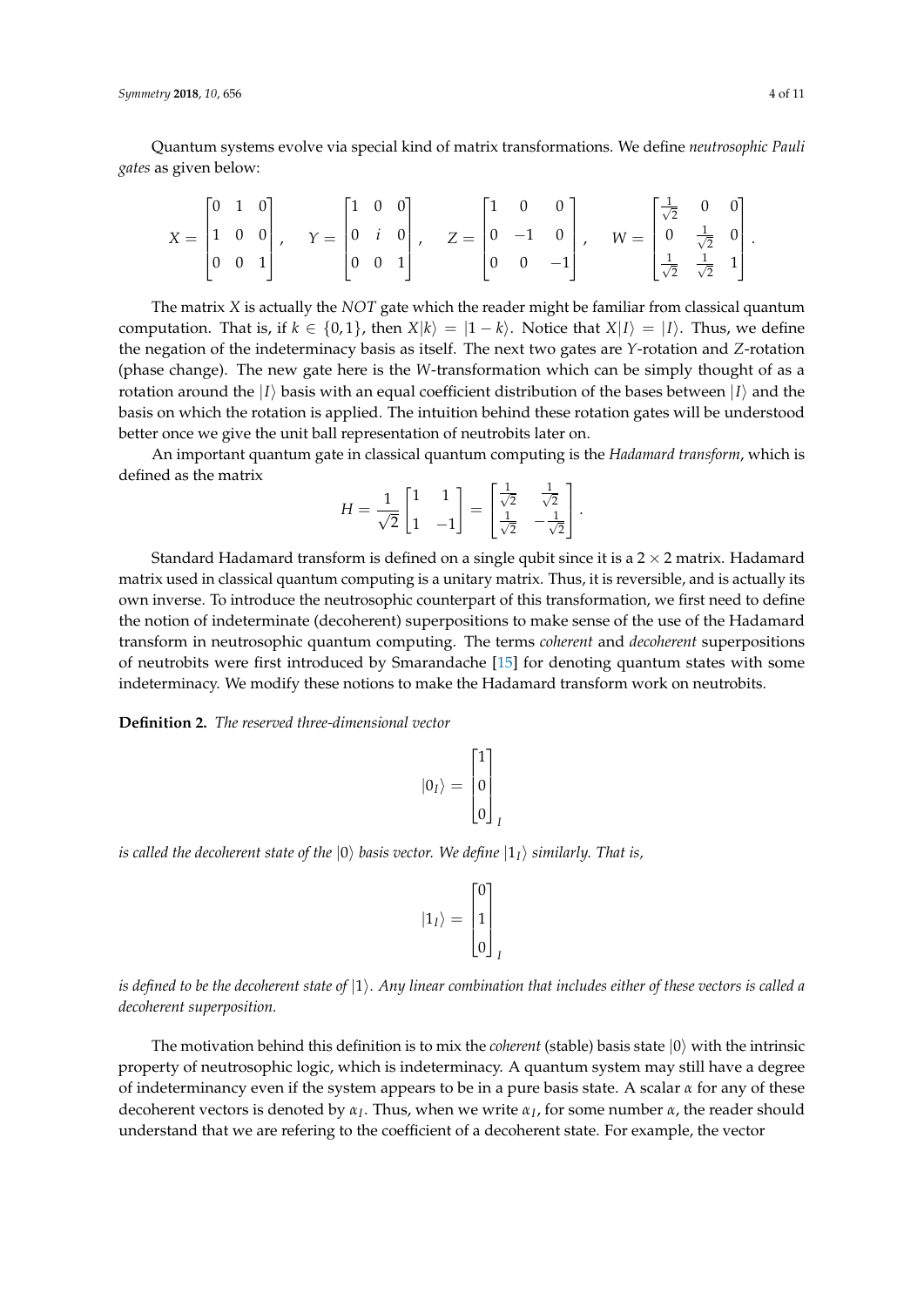$$
|\psi\rangle = \begin{bmatrix} \left(\frac{1}{\sqrt{2}}\right)_I\\ \left(\frac{1}{\sqrt{2}}\right)_I\\ 0 \end{bmatrix}
$$

denotes the decoherent superposition state

$$
\frac{1}{\sqrt{2}}|0_I\rangle + \frac{1}{\sqrt{2}}|1_I\rangle.
$$

We could also define a decoherent state for  $|I\rangle$ , but, since the state  $|I\rangle$  naturally involves an indeterminacy regarding which classical bit the state refers to, there is no need to repeat this decoherence. Thus, we adopt  $|0_I\rangle$  and  $|1_I\rangle$  as reserved basis vectors that will be used in decoherent superposition states. We should once again emphasize that  $|0_I\rangle$  is different than the coherent basis state  $|0\rangle$ . It is also different than the coherent superposition state  $|\psi\rangle = \frac{1}{\sqrt{2}}$  $\frac{1}{2}|0\rangle + \frac{1}{\sqrt{2}}$  $\frac{1}{2}$ |*I*). The latter says that the system is in a superposition of basis states  $|0\rangle$  and  $|I\rangle$ , the former says that the system is in a possibly *indetermined* state  $|0\rangle$ . If  $|\psi\rangle = |0\rangle$ , this tells us that  $|\psi\rangle$  is for certain in the basis state  $|0\rangle$ . The state  $|0\rangle + |I\rangle$  says that the system is in a decoherent superposition of  $|I\rangle$  and a possibly indetermined state  $|0\rangle$ . The distinction between coherent and decoherent states should now be clear. However, another way to imagine  $|0_I\rangle$  as the state  $|0\rangle$  with a bounded error  $\epsilon > 0$ .

Given the information above, we define the *neutrosophic Hadamard transform* as

$$
H_N = \begin{bmatrix} \frac{1}{\sqrt{3}} & \frac{1}{\sqrt{3}} & \left(\frac{1}{\sqrt{2}}\right)_I\\ \frac{1}{\sqrt{3}} & -\frac{1}{\sqrt{3}} & \left(\frac{1}{\sqrt{2}}\right)_I\\ \frac{1}{\sqrt{3}} & -\frac{1}{\sqrt{3}} & 0 \end{bmatrix}
$$

.

Then, it is easy to verify that

$$
H_N|0\rangle = \frac{1}{\sqrt{3}}|0\rangle + \frac{1}{\sqrt{3}}|1\rangle + \frac{1}{\sqrt{3}}|1\rangle,
$$
  

$$
H_N|1\rangle = \frac{1}{\sqrt{3}}|0\rangle - \frac{1}{\sqrt{3}}|1\rangle - \frac{1}{\sqrt{3}}|1\rangle,
$$
  

$$
H_N|1\rangle = \frac{1}{\sqrt{2}}|0_I\rangle + \frac{1}{\sqrt{2}}|1_I\rangle.
$$

#### **3. Observables and Measurement**

In classical mechanics, it is intuitively understood what is meant by an observable. An observable in classical mechanics is a quantity like velocity, momentum, position, temperature, etc. It is intuitively clear what these quantities are. In quantum mechanics, one needs to be more specific when talking about observables.

**Definition 3.** Let A be an  $n \times n$  matrix. We say that A is Hermitian if  $A^{\dagger}A = AA^{\dagger}$ , where  $A^{\dagger}$  is called the *Hermitian conjugate of A and is defined as the transpose of the complex conjugate matrix of A. An*  $n \times n$  *matrix A* is called unitary if  $A^{\dagger}A = AA^{\dagger} = Id$ , where Id is the identity matrix.

We note that, in classical quantum computing, state evolution is obtained by applying unitary operators. There are two reasons for this. The first reason is that classical quantum computations are reversible. The second reason is that unitary transformations preserve inner products, hence they preserve the norm of the vectors. As we shall discuss later, this requirement is questionable in neutrosophic quantum computing.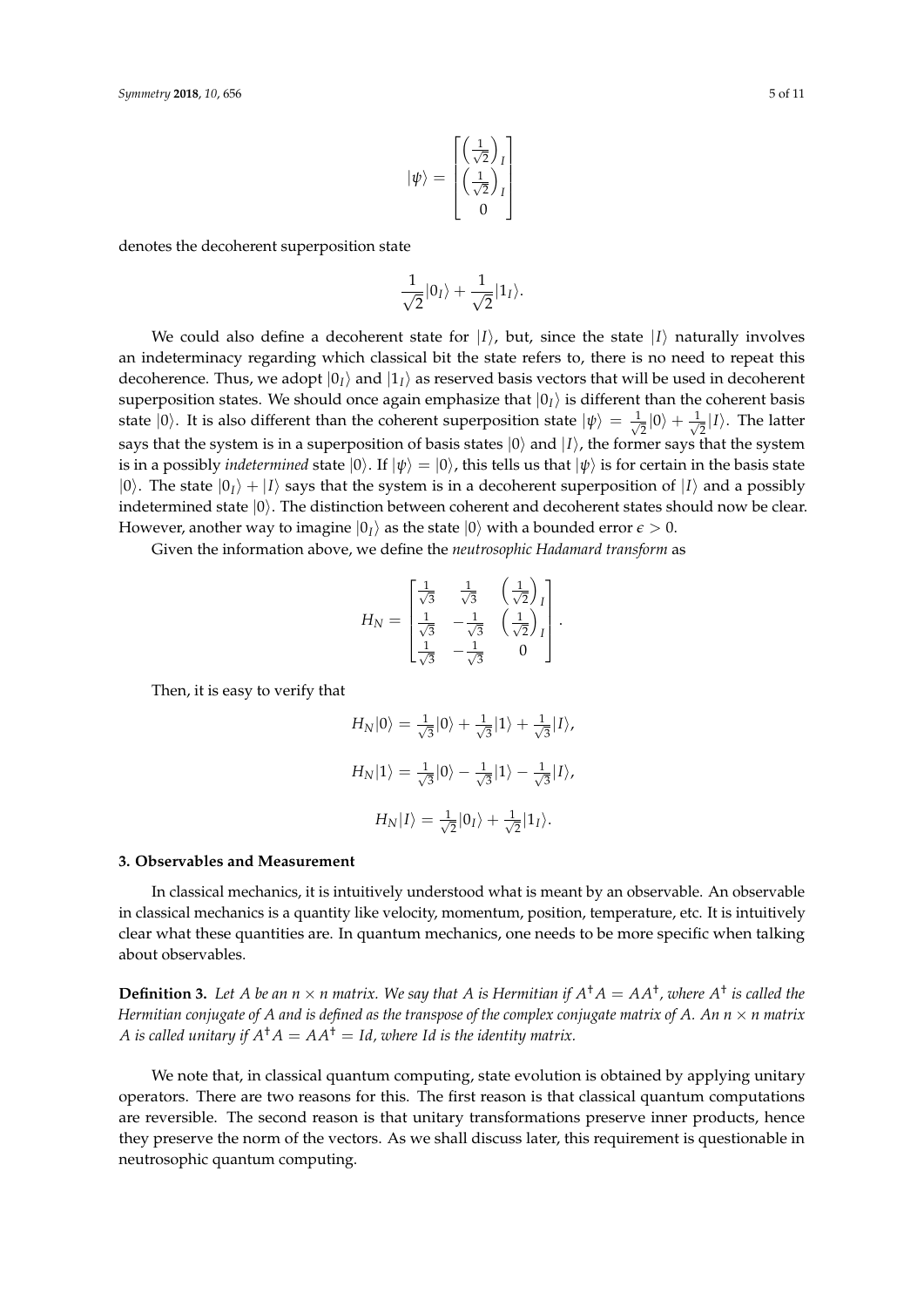In classical quantum computing, it is assumed that, for every observable, there corresponds a Hermitian operator. We use the same postulate for the neutrosophic case.

#### **Measurement postulate.** Observables in neutrosophic quantum computing are Hermitian operators.

Measurements are the outcomes of observables applied on the physical system in consideration. Classical quantum computing usually takes *projective measurements* in the sense that when we measure a state, the new state of the system becomes one of the basis states of the system. Thus, after the measurement, a general superposition state gets *projected* onto one of the basis vectors. We shall not adopt this requirement in neutrosophic quantum computing. The reason is the following. If the outcome were to be projected onto one of the basis states, the logic used here would be no different than the classical interpretation. Even if the state of the quantum system is projected onto a single basis state, we would still require a degree of probability of the same basis state being on other basis states. This is one reason why we should decoherent superposition states into account in neutrosophic quantum computing. It relies on the very nature of neutrosophic logic. For that matter, observables we take into consideration are non-projective.

Measuring an observable on a neutrosophic quantum bit yields not a single classical state, but a probability distribution of the basis states  $|0\rangle$ ,  $|1\rangle$ ,  $|1\rangle$ . This is perhaps one of the most important difference between classical quantum computation and neutrosophic quantum computation. Given a neutrobit  $|\psi\rangle = \alpha|0\rangle + \beta|1\rangle + \gamma|1\rangle$ , making a measurement on state  $|\psi\rangle$  yields a triplet

$$
\langle p_{|0\rangle}, p_{|1\rangle}, p_{|I\rangle}\rangle,
$$

where  $p_{|0\rangle}$  denoting the probability of  $|\psi\rangle$  being in state  $|0\rangle$ ,  $p_{|1\rangle}$  denoting the probability of  $|\psi\rangle$  being in state  $|1\rangle$ , and  $p_{|I\rangle}$  denoting the probability of  $|\psi\rangle$  being in the indetermined basis state  $|I\rangle$ . Thus, the outcome of observing a neutrobit gives a probability distribution of basis states. In classical quantum computing, the outcome of measurement on a qubit is a classical bit information.

Let us illustrate this idea. For example, given the neutrobit

$$
|\psi\rangle = \frac{1}{\sqrt{3}}|0\rangle + \frac{1}{\sqrt{3}}|1\rangle + \frac{1}{\sqrt{3}}|1\rangle,
$$

in a coherent superposition, measuring some observable  $\Omega$  on the state  $|\psi\rangle$  should yield a neutrosophic quantum state  $|\psi'\rangle = \alpha|0\rangle + \beta|1\rangle + \gamma|1\rangle$ , of decoherent superposition.

It should be noted that the neutrosophic quantum state should not be confused with an ordinary superposition state of a classical quantum system. Thus, a pure state in a neutrosophic quantum system always looks like a superposition. A neutrosophic quantum state is in a coherent superposition of three basis states  $|0\rangle, |1\rangle, |I\rangle$ . However, as soon as we make a measurement on state  $|\psi\rangle$ , it yields a decoherent superposition, which is merely a triplet containing the information of probability distributions for each basis states. We state this as a theorem.

**Theorem 1.** Let  $|\psi\rangle = \alpha|0\rangle + \beta|1\rangle + \gamma|1\rangle$  be a coherent neutrosophic quantum state. The outcome *of a measurement on* |*ψ*i *is a three-dimensional real vector, particularly a decoherent neutrosophc quantum superposition.*

**Proof.** Suppose that we are given a coherent state  $|\psi\rangle = \alpha|0\rangle + \beta|1\rangle + \gamma|1\rangle$ . Without loss of generality, we may assume that the state is in a superposition rather than in a single coherent basis. Assume that we are given a Hermitian operator  $Ω$  which is not necessarily unitary and projective. Applying  $Ω$ on  $|\psi\rangle$ , since we assumed that  $\Omega$  is non-projective, will still yield a linear combination of vectors, particularly a three-dimensional vector. Since the probability of seeing a single coherent basis state is a magnitude square of the coefficient corresponding to that basis vector, the probability of observing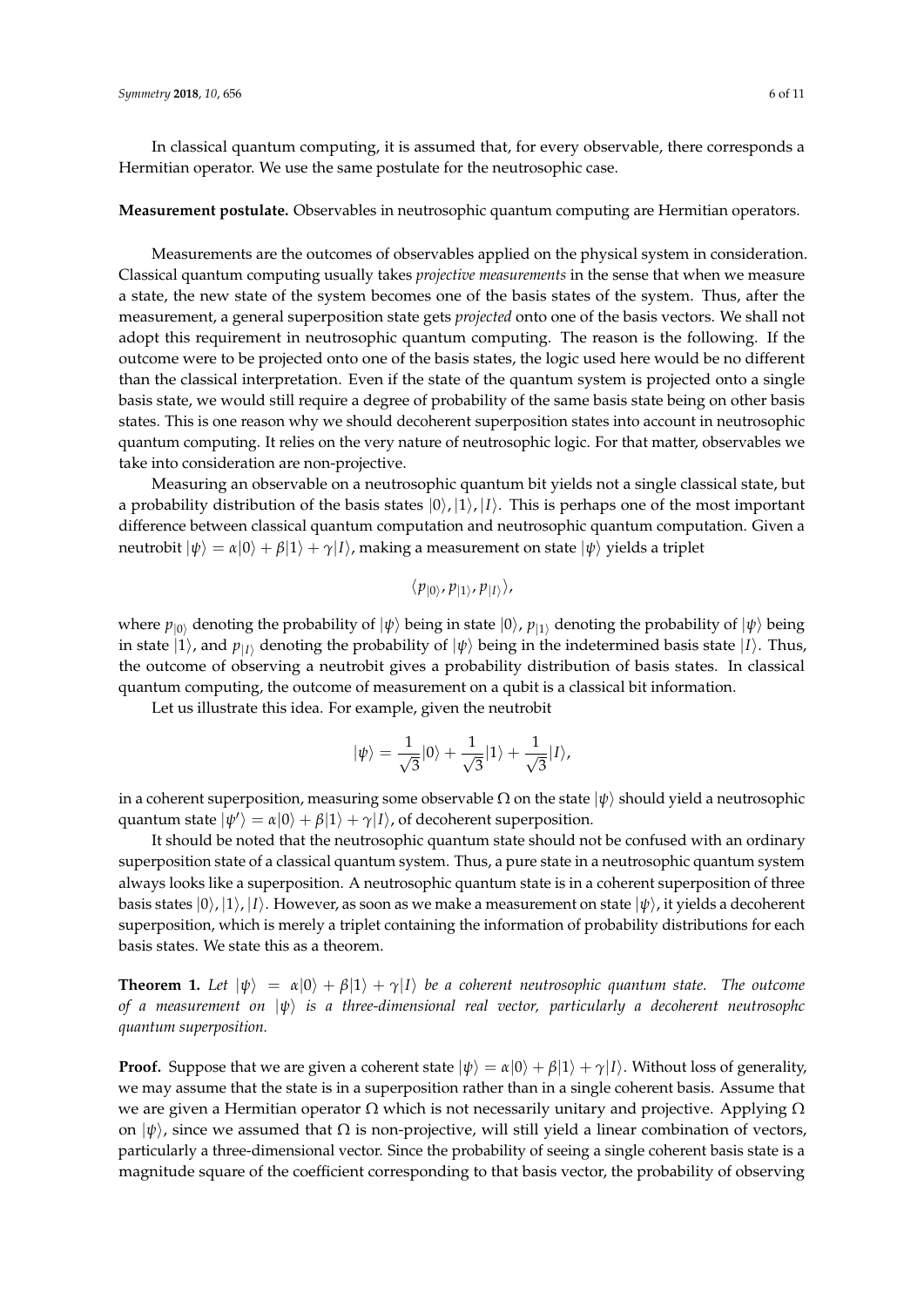$|0\rangle$  is some  $p_{|0\rangle}$ . Similarly, the probability of observing  $|1\rangle$  is  $p_{|1\rangle}$  and the probability of seeing  $|1\rangle$  is some  $p_{|I\rangle}$ . Since  $\Omega$  is non-projective, we observe a vector containing these probabilites as elements. However, since the outcome is decoherent, it should be that each probability value can be taken to be indetermined. That is, the outcome of the observation will be a vector

.

.

$$
\begin{bmatrix}\n(p_{\vert 0\rangle})_I \\
(p_{\vert 1\rangle})_I \\
(p_{\vert I\rangle})_I\n\end{bmatrix}
$$
\n
$$
\begin{bmatrix}\n(p_{\vert 0\rangle})_I \\
(p_{\vert 1\rangle})_I \\
(p_{\vert I\rangle})\n\end{bmatrix}
$$

The vector above is a decoherent superposition state with numbers  $p_{|0\rangle}$ ,  $p_{|1\rangle}$ , and  $p_{|I\rangle}$ . Since each number is the magnitude square of the coefficients of the state vector being measured, they cannot be complex valued. Thus, each of these numbers are real valued.  $\square$ 

#### **4. Tensor Products and Entanglement**

Since  $|I\rangle_I = |I\rangle$ , we have

The usual tensor product of classical qubits generalizes to the neutrosophic case. Given two neutrobits

$$
|\psi\rangle = \begin{bmatrix} \alpha_1 \\ \beta_1 \\ \gamma_1 \end{bmatrix}, \quad |\phi\rangle = \begin{bmatrix} \alpha_2 \\ \beta_2 \\ \gamma_2 \end{bmatrix},
$$

the tensor product is defined as

$$
|\psi\rangle \otimes |\phi\rangle = \begin{bmatrix} \alpha_1 \\ \beta_1 \\ \gamma_1 \end{bmatrix} \otimes \begin{bmatrix} \alpha_2 \\ \beta_2 \\ \gamma_2 \end{bmatrix} = \begin{bmatrix} \beta_1 \alpha_2 \\ \beta_1 \alpha_2 \\ \beta_1 \beta_2 \\ \beta_1 \gamma_2 \\ \gamma_1 \alpha_2 \\ \gamma_1 \beta_2 \\ \gamma_1 \gamma_2 \end{bmatrix}.
$$

The tensor product of measurement outcomes can also be defined. Assume that  $|\psi'\rangle = \langle p_{\vert 0\rangle}^1$  $|0\rangle$  $p_{|1\rangle}^1$ ,  $p_{|I\rangle}^1\rangle$  and  $|\phi'\rangle=\langle p_{|0\rangle}^2$ ,  $p_{|1\rangle}^2,p_{|I\rangle}^2\rangle$  are two probability distributions of two *decoherent* quantum states. Then, we define

$$
p_{|0\rangle}^{1 \otimes 2} = p_{|0\rangle}^{1} \cdot p_{|0\rangle}^{2},
$$
  

$$
p_{|1\rangle}^{1 \otimes 2} = p_{|1\rangle}^{1} \cdot p_{|1\rangle}^{2},
$$
  

$$
p_{|I\rangle}^{1 \otimes 2} = p_{|I\rangle}^{1} \cdot p_{|I\rangle}^{2}.
$$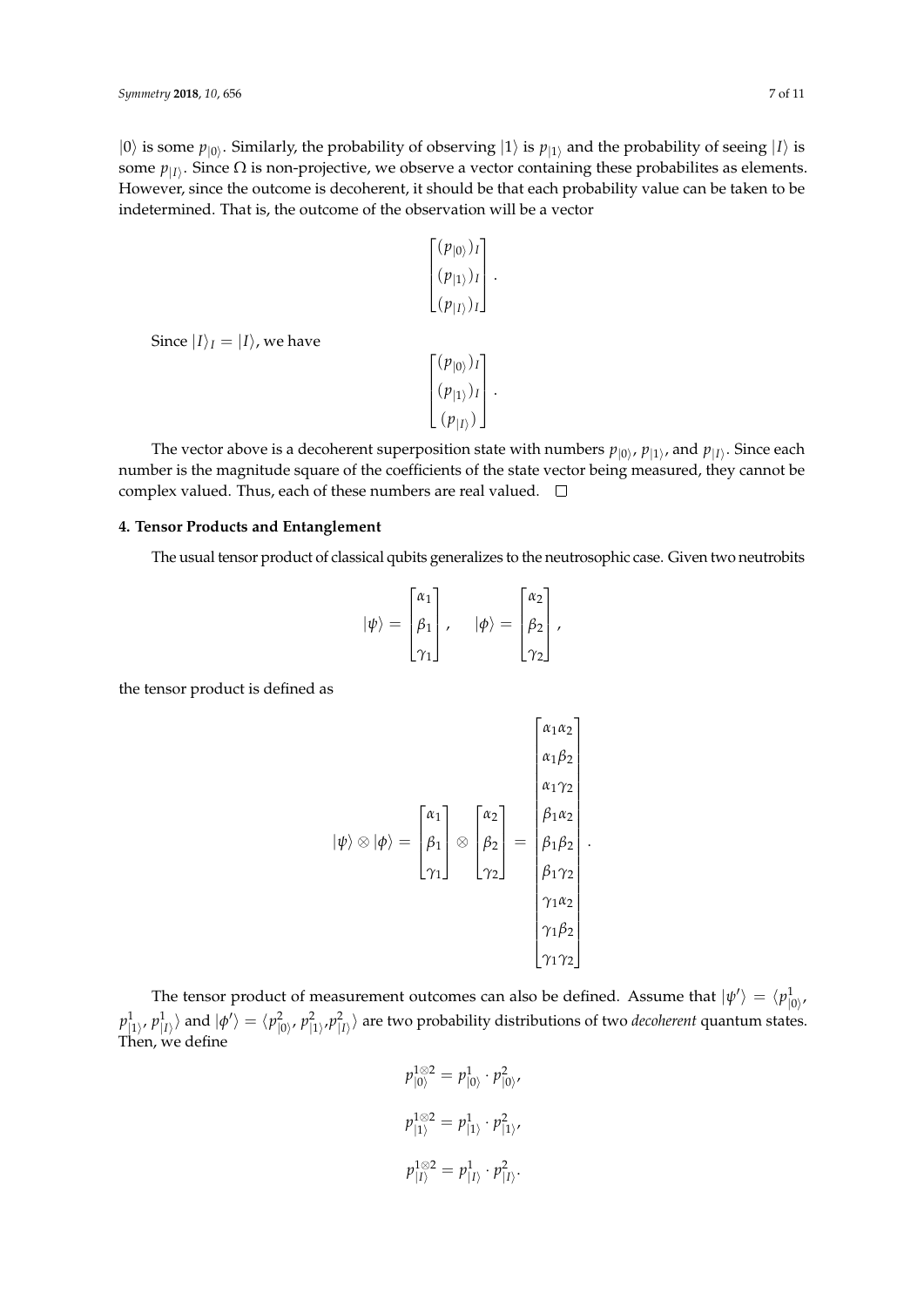Then, we write the tensor product as  $\ket{\psi'}\otimes\ket{\phi'}=\bra{p_{\ket{0}}^{\text{1}\otimes 2}}$  $|0\rangle$ <sup>1⊗2</sup>,  $p$ <sup>1⊗2</sup> <sup>1⊗2</sup>, p<sup>1⊗2</sup><br>|1〉, *p*|<sub>*I*</sub>  $\vert I\rangle^{\otimes 2}$ .

The tensor product of measurement outcomes provides us with the ability to use compound outcome information of multiple neutrobit systems. We shall now look at the neutrosophic entanglement property. In classical quantum computation, a two qubit system is entangled if it is not the tensor product of two single-qubit systems. We adopt the same definition for neutrosophic coherent superposition states. However, entanglement is not defined on decoherent states. Suppose that we are given two neutrobits  $|\psi\rangle = \alpha_1|0\rangle + \beta_1|1\rangle + \gamma_1|1\rangle$  and  $|\phi\rangle = \alpha_2|0\rangle + \beta_2|1\rangle + \gamma_2|1\rangle$ , the tensor product is defined exactly the same as in the classical case. That is,

$$
|\psi\rangle \otimes |\phi\rangle = \alpha_1 \alpha_2 |00\rangle + \alpha_1 \beta_2 |01\rangle + \alpha_1 \gamma_2 |01\rangle + \cdots + \gamma_2 \gamma_2 |11\rangle.
$$

This is completely a coherent superposition. If we measure this two-neutrobit system, though, we get a 9-tuple containing probability distributions where each element of the 9-tuple denotes the probability of the compound system  $|\psi\rangle \otimes |\phi\rangle$  being in the *i*th basis state for a two-neutrobit system. The reader should easily be able to verify that, for an *n*-neutrobit system, there are  $3^n$  basis states.

#### **5. More on Quantum Operators**

As noted earlier, most quantum transformations are defined similarly as in the classical case. For a better understanding though, we shall discuss more about the action of the neutrosophic Hadamard transform. The neutrosophic Hadamard transform is defined as

$$
H_N = \begin{bmatrix} \frac{1}{\sqrt{3}} & \frac{1}{\sqrt{3}} & \left(\frac{1}{\sqrt{2}}\right)_I \\ \frac{1}{\sqrt{3}} & -\frac{1}{\sqrt{3}} & \left(\frac{1}{\sqrt{2}}\right)_I \\ \frac{1}{\sqrt{3}} & -\frac{1}{\sqrt{3}} & 0 \end{bmatrix}.
$$

The indeterminate values  $\frac{1}{\sqrt{2}}$  $\frac{1}{2}$  in the neutrosophic Hadamard transform denote the indeterminate decoherent counterpart of the basis states  $|0\rangle$  and  $|1\rangle$ . Any state which involves any of these decoherent vectors is also decoherent. Despite that we leave  $H_N|0_I\rangle$  and  $H_N|1_I\rangle$  undefined, we define the logical NOT operator over the decoherent states as

$$
NOT|0_I\rangle = |1_I\rangle,
$$
  

$$
NOT|1_I\rangle = |0_I\rangle.
$$

We leave the action of  $H_N$  on two reserved decoherent vectors  $|0_I\rangle$  and  $|1_I\rangle$  undefined for the reason that creating a superposition from an already decoherent neutrosophic quantum state might prevent us to obtain the original input decoherence from the output decoherence. Thus, due to this reversibility problem, it is better if we leave the mentioned transformations undefined. Since  $|I\rangle$  is a legitimate coherent state in neutrosophic quantum computation, we defined

$$
H_N |I\rangle = \frac{1}{\sqrt{2}}|0_I\rangle + \frac{1}{\sqrt{2}}|1_I\rangle.
$$

We may imagine a coherent neutrobit as a vector on a three-dimensional unit ball as given in Figure [1.](#page-8-0)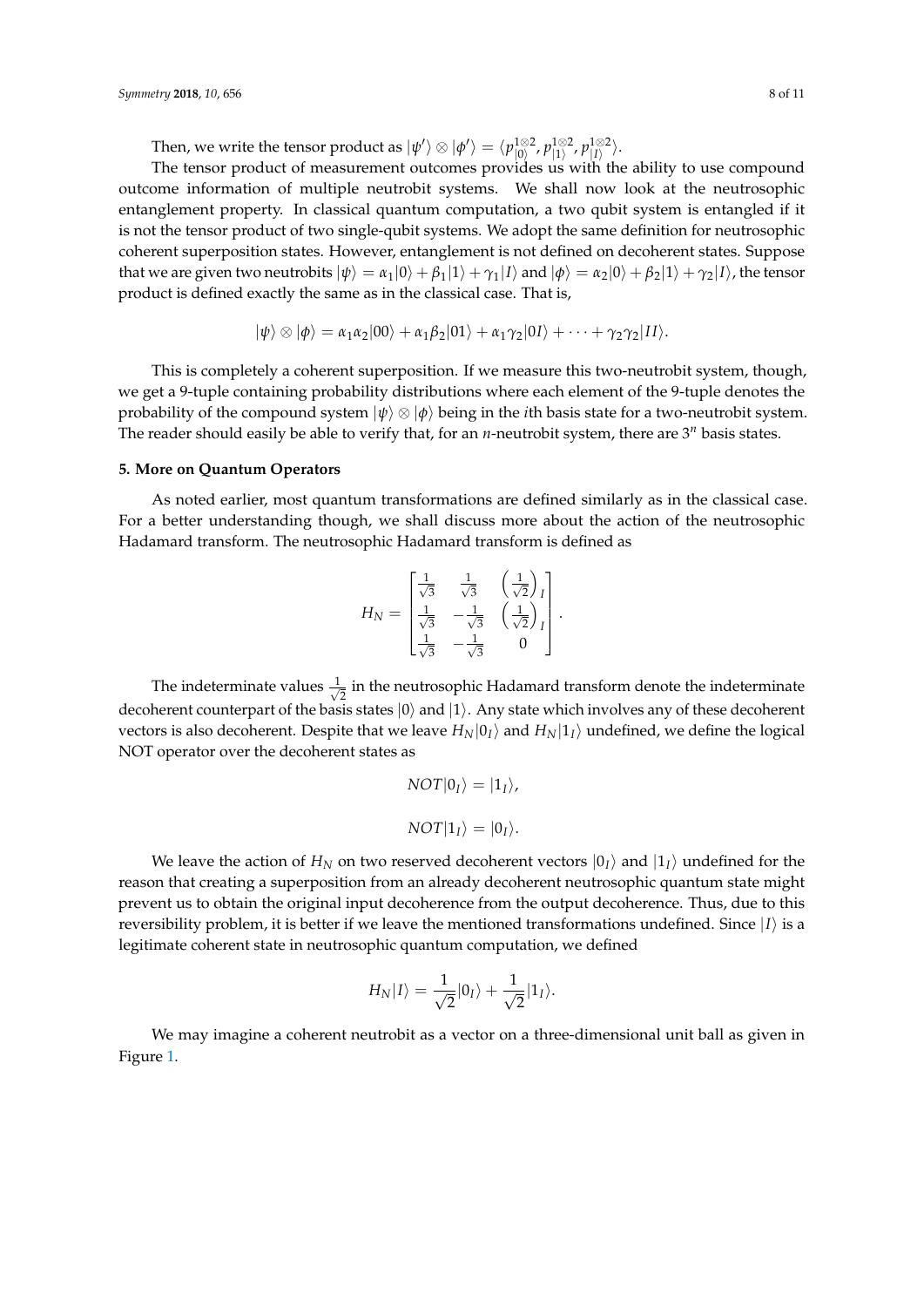<span id="page-8-0"></span>

**Figure 1.** Representation of a neutrobit vector on a unit ball with real coefficients.

Of course, we assume in this image, for simplicity, that the amplitudes are real values. Allowing complex coefficients would require us to represent a neturobit on a four-dimensional geometry since an additional imaginary axis would need to be introduced. The basis vectors here are all mutually orthogonal. That is, the inner product of any of the two basis vectors is 0.

When we make a measurement on the state  $|\psi\rangle$ , we get a triplet  $\langle p_{|0\rangle}, p_{|1\rangle}, p_{|I\rangle} \rangle$  which was defined earlier, where  $p_{|0\rangle} = |\alpha|^2$ ,  $p_{|1\rangle} = |\beta|^2$ ,  $p_{|I\rangle} = |\gamma|^2$ . The new state of the system in this case is a decoherent superposition of  $|0\rangle$ ,  $|1\rangle$  and  $|I\rangle$  each with a degree of probability  $p_{|0\rangle}$ ,  $p_{|1\rangle}$ ,  $p_{|I\rangle}$ , respectively.

## **6. Results**

We introduced a refined mathematical framework for neturosophic quantum computing based on the original work of Smarandache [\[15\]](#page-10-3) and we gave a few standard transformations and notions that are to be used in neutrosophic quantum computations. Perhaps the most important difference from the classical quantum computation is the involvement of the indeterminacy basis and the separation between coherent and decoherent states. Treating the Hadamard transform as a function creating a superposition from a coherent state, we introduced the reserved decoherent vectors for this purpose. The measurement process is also slightly different in this case. The outcome of any measurement on a neutrobit gives a probability distribution, a decoherent state, of all possible basis states each with a certain degree of probability determined by the corresponding coefficients.

The computational complexity of the neutrosophic quantum gates, when applied to a quantum state, would be the same as their classical counterparts since the size of the transformation matrices in the neutrosophic counterpart does not change asymtotically. That is, for the neutrosophic Hadamard transform for instance, multiplying a  $3 \times 3$  matrix with a three-dimensional vector does not give any difference in terms of computational complexity compared to its classical counterpart. The same observation can be easily seen with the other gates. The only complexity difference is with the tensor product that, since we are not working on a three-dimensional vector space, the size of the vector space grows by factors of 3 instead of 2 when taking tensor products of *n* many neutrobits. It should be noted that this is still a constant difference.

A practical application of neutrosophic quantum computing in the future would be used to solve hard problems involving indeterminate cases of multiple states when taken as a whole system. For example, it may not be known which one of the many possible channels that a quantum information is transferred through quantum communication channels. If we were to study the behavior of the transferred superposition quantum state, we would have to use neutrosophic quantum computing notions to describe the state of the transfer process that will involve the probability of the information being transferred on one particular channel, probability of the information not being transferred on the same channel, and a degree of indeterminacy of the information being transferred on that channel. This is required for a single channel. Thus, we would have a superposition of all possible probability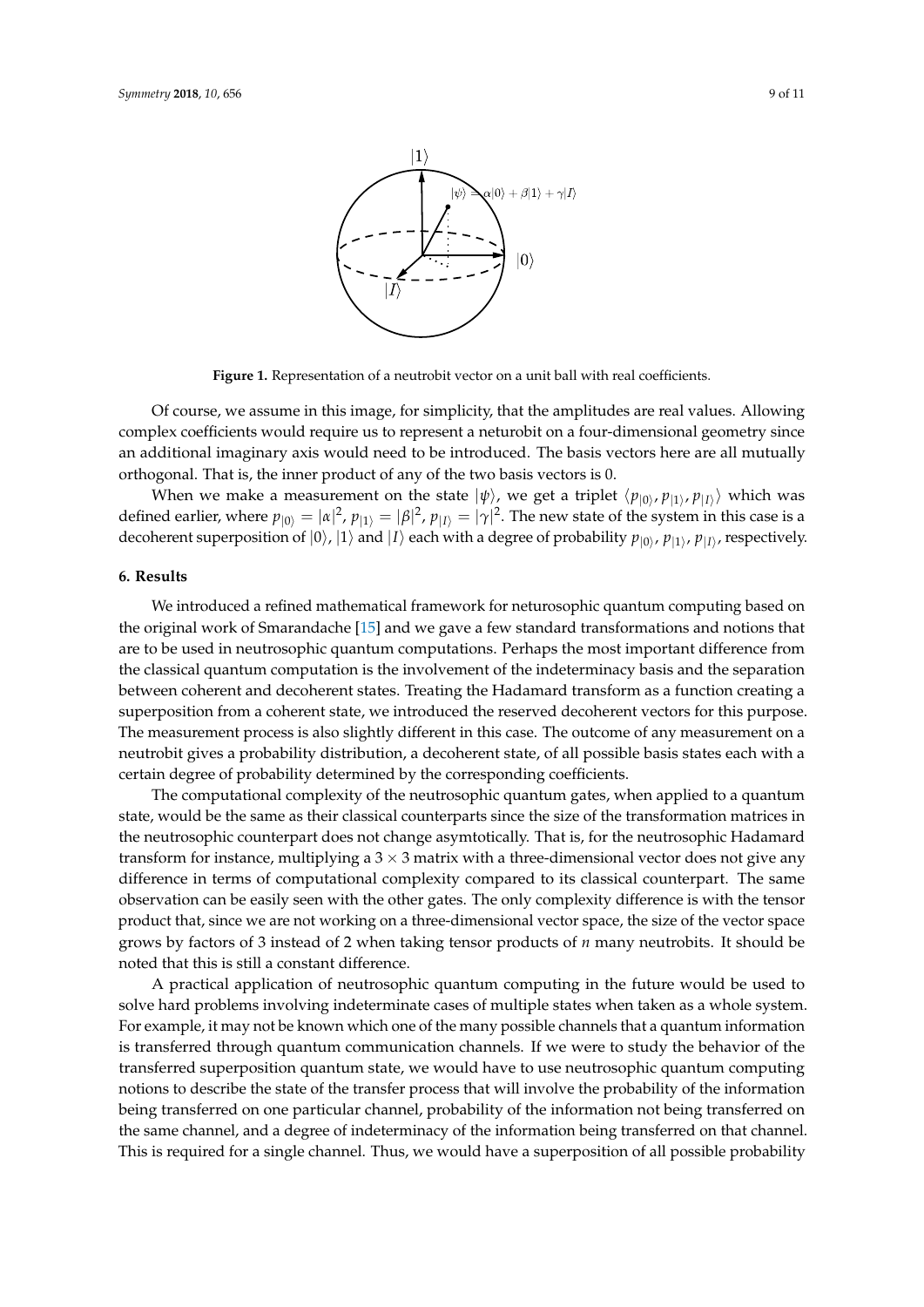distributions if we consider every channel taken together. The entire distribution will naturally define a decoherent quantum superposition state.

As stated in Smarandache [\[15\]](#page-10-3), satisfying the reversibility condition of quantum computing is more problematic in the neutrosophic case due to the inclusion of indeterminate states. The first attempt to settle this problem is to try to make the neutrosophic Hadamard transform unitary, and hence reversible. We shall give the following open problem, for which we hope to encourage researchers in neutrosophic computation or quantum computing for finding a possible solution.

**Open problem.** Define a "reasonable" neutrosophic Hadamard transformation matrix, which is unitary.

By "reasonable", we mean preserving the original properties of the standard Hadamard transform such as creating a superposition of basis states, etc.

Another future work is to find a legitimate protocol for the teleportation of the state of a neutrobit from one location to another. This particularly has many applications in networks and communication. A typical quantum teleportation of a standard qubit is performed through classical bit channels. In order to send the state of a qubit, the first party sends two classical bits and the second part recovers the state of a qubit from the received classical bits. What kind of channels do we need to transport the state of a neutrobit? A classical channel may be a solution. A quantum channel, on the other hand, may not be sufficient to teleport a neutrobit due to the fact that the preservation of indeterminate states through the teleportation process becomes questionable. One idea is to separate the indeterminate state from the superposition and treat it as a classical quantum superposition state of all coherent basis states and then use the classical quantum teleportation protocol on this system.

Neutrosophic quantum computing is at its very early stage of development. We believe that this new field will attract many researchers in computer science, physics and mathematics for further advancement along with discovering many useful future applications.

**Author Contributions:** Conceptualization, A.Ç. and S.T.; Methodology, A.Ç.; Validation, A.Ç., S.T. and F.S.; Investigation, A.Ç. and S.T.; Resources, A.Ç., S.T. and F.S.; Writing—Original Draft Preparation, A.Ç. and S.T.; Writing—Review and Editing, A.Ç., S.T. and F.S.; Supervision, S.T. and F.S.; Funding Acquisition, F.S.

**Funding:** This research received no external funding.

**Conflicts of Interest:** The authors declare no conflict of interest.

#### **References**

- <span id="page-9-0"></span>1. Smarandache, F. *Neutrosophy. Neutrosophic Probability, Set, and Logic*; American Research Press: Rehoboth, DE, USA, 1998; pp. 104–106.
- <span id="page-9-1"></span>2. Smarandache, F. A generalization of the intuitionistic fuzzy set. *Int. J. Pure Appl. Math.* **2005**, *24*, 287–297.
- <span id="page-9-2"></span>3. Zadeh, L. Fuzzy sets. *Inf. Control* **1965**, *8*, 338–353. [\[CrossRef\]](http://dx.doi.org/10.1016/S0019-9958(65)90241-X)
- <span id="page-9-4"></span><span id="page-9-3"></span>4. Atanassov, K.T. *Intuitionistic Fuzzy Sets*; Physica: Heidelberg, Germany, 1999; pp. 1–137.
- 5. Planck, M. *The Theory of Heat Radiation*, 2nd ed.; Blakiston's Son & Co.: Philadelphia, PA, USA, 1989.
- <span id="page-9-5"></span>6. Albrecht, F.; Einstein, A. *A Biography*, 1st ed.; Viking: New York, NY, USA, 1977.
- <span id="page-9-6"></span>7. Bohr, N. Can quantum-mechanical description of physical reality be considered complete? *Phys. Rev.* **1935**, *48*, 696. [\[CrossRef\]](http://dx.doi.org/10.1103/PhysRev.48.696)
- 8. Heisenberg, W. *The Physical Principles of the Quantum Theory*; Courier Corporation: North Chelmsford, MA, USA, 1949.
- 9. Hanle, P.A. Erwin Schrödinger's Reaction to Louis de broglie's thesis on the quantum theory. *ISIS* **1977**, *68*, 606–609. [\[CrossRef\]](http://dx.doi.org/10.1086/351880)
- 10. Bacciagalup, G.; Valentini, A. *Quantum Theory at the Crossroads: Reconsidering the 1927 Solvay Conference*; Cambridge University Press: Cambridge, UK, 2009; p. 9184.
- 11. Jammer, M. *The Conceptual Development of Quantum Mechanics*; MC Grow-Hill: New York, NY, USA, 1966.